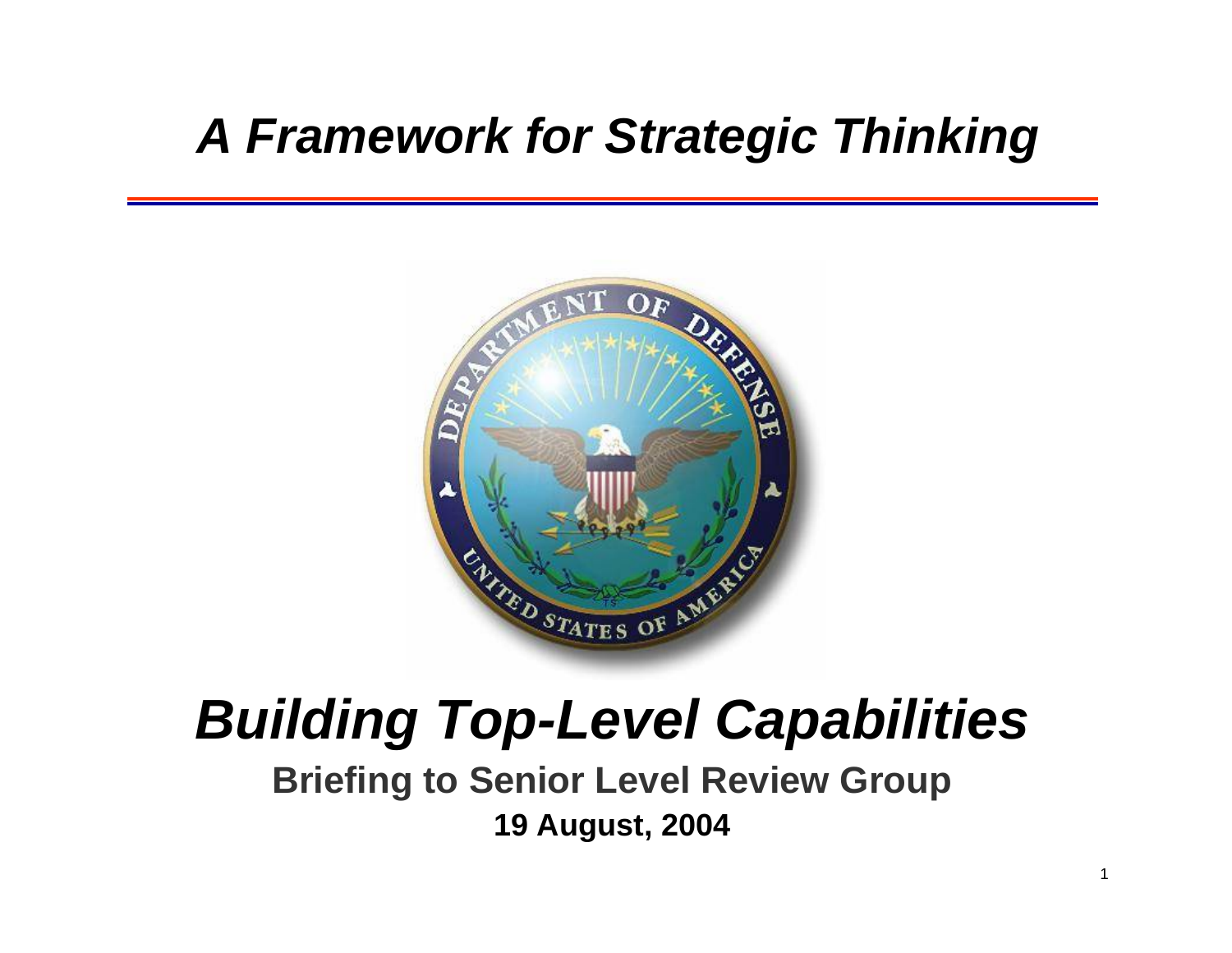

### **Assumptions**

**POLICY**

*Building on 3 years of progress (see below) in transforming from threat-based Building on 3 years of progress (see below) in transforming from threat-based to capabilities-based planning (CBP), it is now apparent much more is needed to capabilities-based planning (CBP), it is now apparent much more is needed*



- $\Box$  **A commonly-accepted CBP framework should apply across all DoD functions (acquisition, operations, training…) and timeframes (budgeting -- 1 year, programming -- 5 years, planning -- 15 years)** 
	- •**CBP should enable risk assessments and trades across DoD stovepipes**
- $\Box$  **PPBS, the last major change in DoD resource management (1960s), was based on a decade of prior analytical development**
	- •**CBP lacks this foundation; our challenge is to start building it now**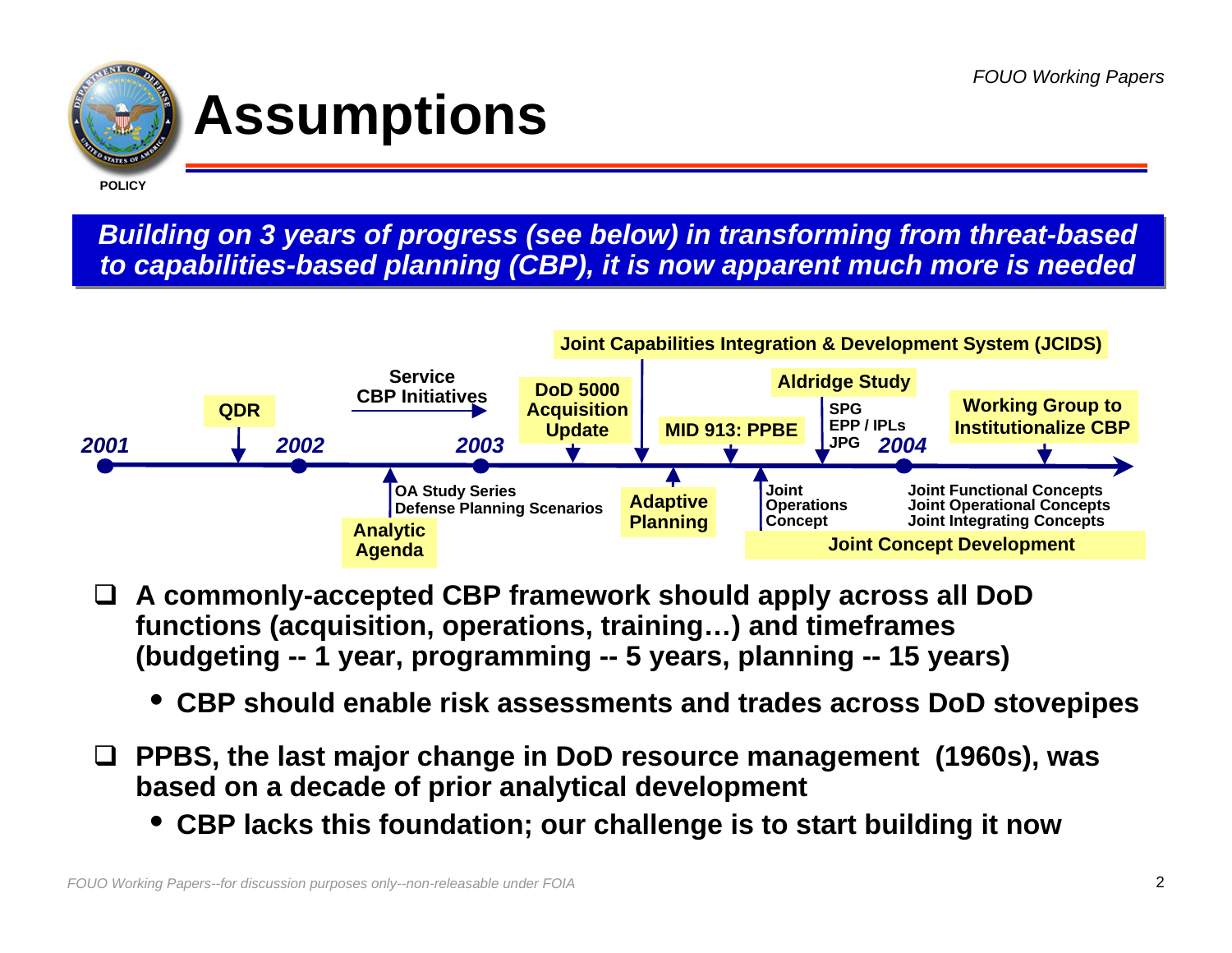

# **Capabilities-Based Planning**

**POLICY**

*CBP should be a top-down, competitive approach CBP should be a top-down, competitive approach to weigh options vs. resource constraints to weigh options vs. resource constraints across a spectrum of challenges across a spectrum of challenges*

#### **CBP should:**

- $\Box$  **Link DoD decision-making to the Defense Strategy** 
	- • **Apportion risk across traditional, irregular, catastrophic, disruptive challenges**
- **Inform risk tradespace -- identify joint capability gaps, redundancies and opportunities**
- **Facilitate the development of affordable capability portfolios that:**
	- •**Hedge against uncertainty**
	- •**Increase costs to adversaries while suppressing our costs**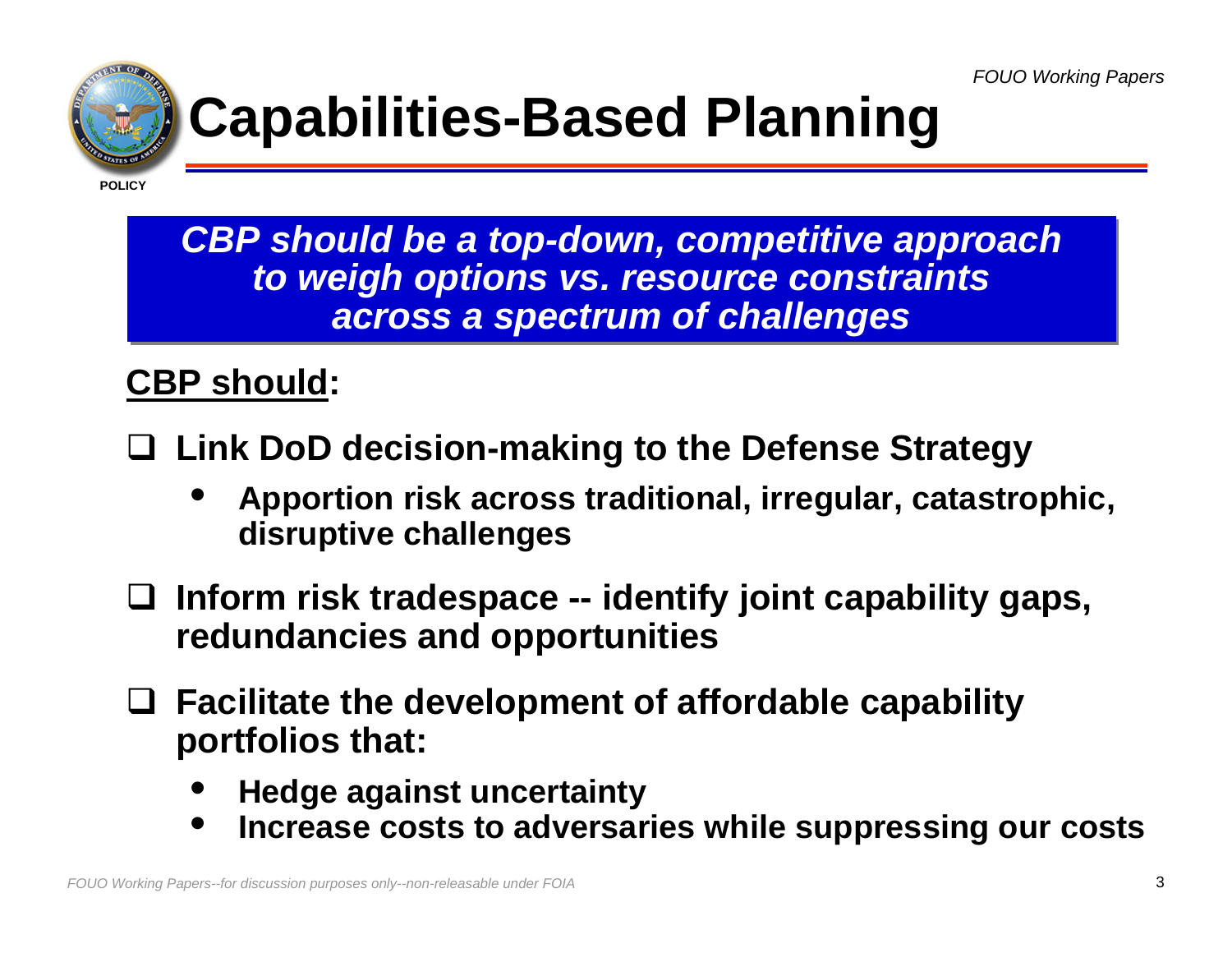# **Decade of Strategic Evolution**

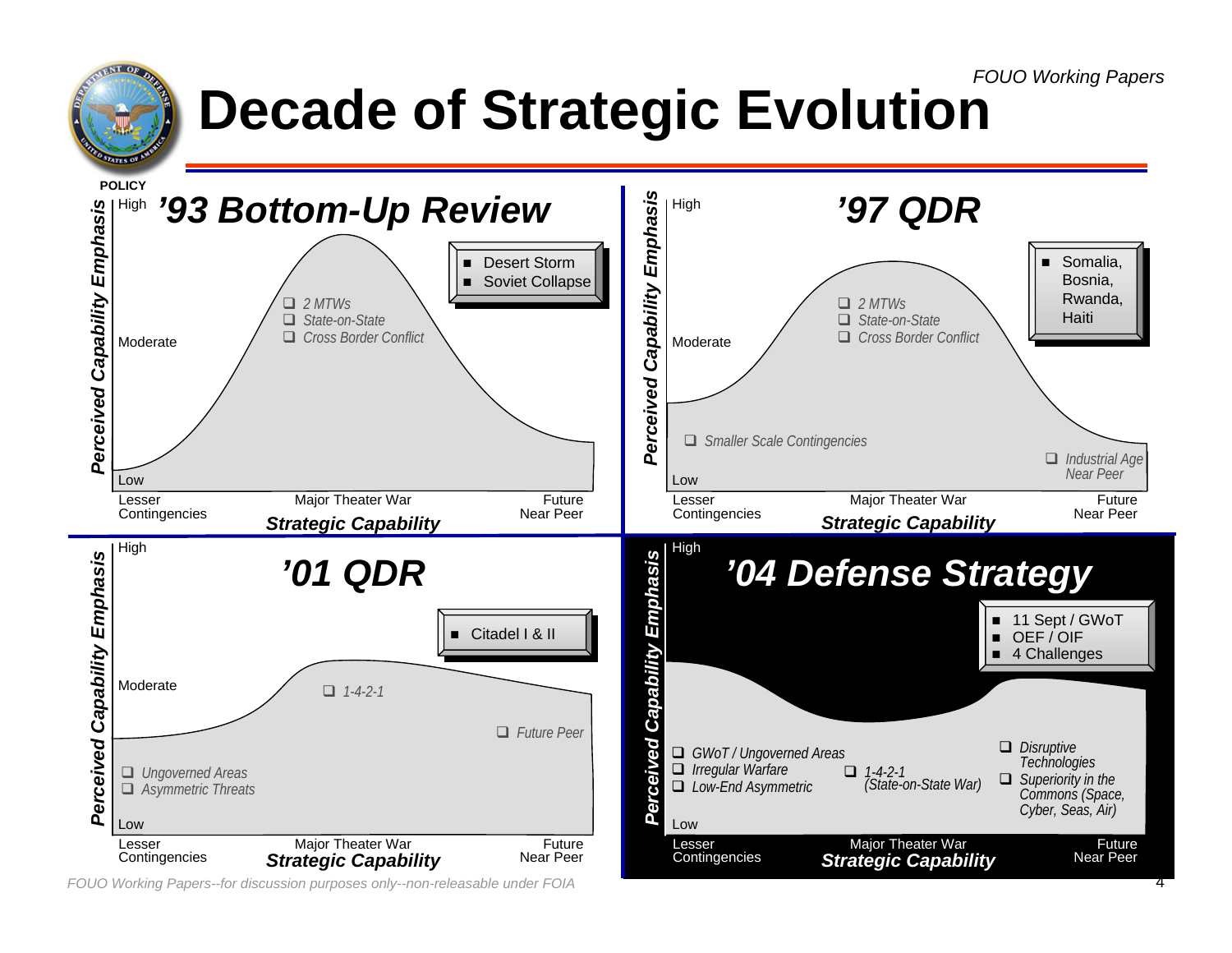

#### *FOUO Working Papers* **Security Environment: 4 Challenges**

*Higher*

**POLICY**

### **Irregular**

**□** Unconventional methods adopted and employed by non-state and state actors to counter stronger state opponents. *(erode our power)*

(e.g., terrorism, insurgency, civil war, and emerging concepts like "unrestricted warfare")

**Traditional**

 $\Box$  States employing legacy and advanced military capabilities and r ecognizable military forces, in long-established, wellknown forms of military competition and conflict. *(challenge our power)*

(e.g., conventional air, sea, land forces, and nuclear forces of established nuclear powers)

### **Catastrophic**

 $\Box$  Acquisition, possession, and possible employment of WMD or methods producing WMD-like effects against vulnerable, high-profile targets by terrorists and rogue states. *(paralyze our power)*

(e.g., hom eland missile attack, proliferation from a state to a non-state actor, devastating WMD attack on ally)

### **Disruptive**

 $\Box$  International competitors developing and possessing breakthrough technological capabilities intended to supplant U.S. advantages in particular operational domains. *(marginalize our power)* Column a state intervention, insurgency, civil war, and<br> **VULNERABILITY COLUMN COLUMN COLUMN COLUMN COLUMN COLUMN COLUMN COLUMN COLUMN COLUMN COLUMN COLUMN COLUMN COLUMN COLUMN COLUMN COLUMN COLUMN COLUMN COLUMN COLUMN CO** 

> (e.g., s ensors, information, bio or cyber war, ultra miniaturization, space, directed-energy, etc)

#### **LIKELIHOOD***Lower*

#### *Capabilities-based Capabilities-based planning should planning should apportion risk across challenges apportion risk across challenges*

*FOUO Working Papers--for discussion purposes only--non-releasable under FOIA*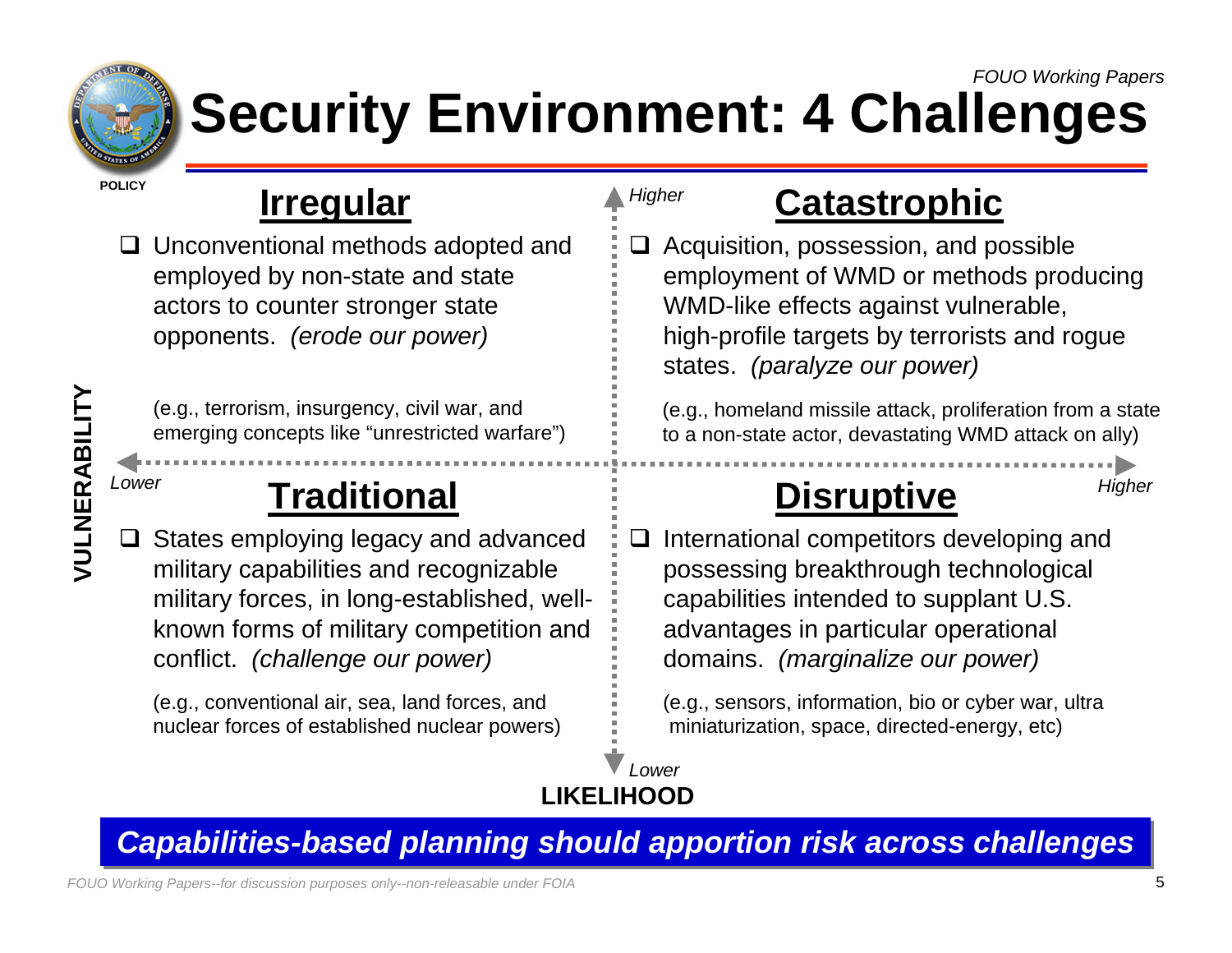

# **Attributes of a 'Capability'**

**POLICY**

**"The ability to** *achieve a desired effect* **under specified standards and conditions through combinations of means and ways to perform a set of tasks"**

*OSD / Joint Staff working definition*

### **Standards:**

- •**Magnitude --** *What is the intensity and scope*
- •**Temporal --** *What is the timing and duration*
- •**Geospatial --** *What is the distance to and coverage*



**Conditions:** *What is the operational environment?*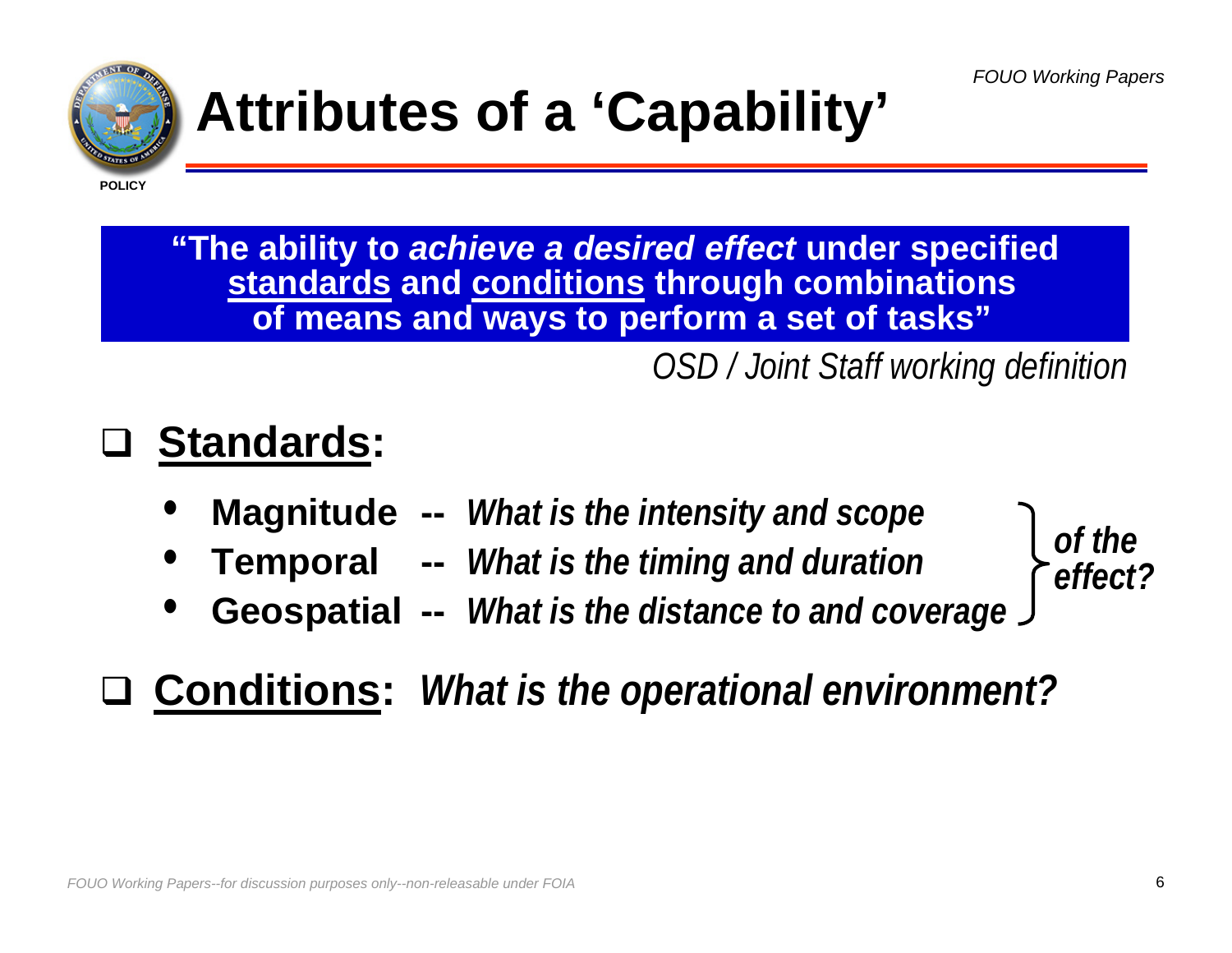

# **Application – Traditional Challenge**



#### *Capabilities scale from strategic to tactical Capabilities scale from strategic to tactical*

*FOUO Working Papers--for discussion purposes only--non-releasable under FOIA*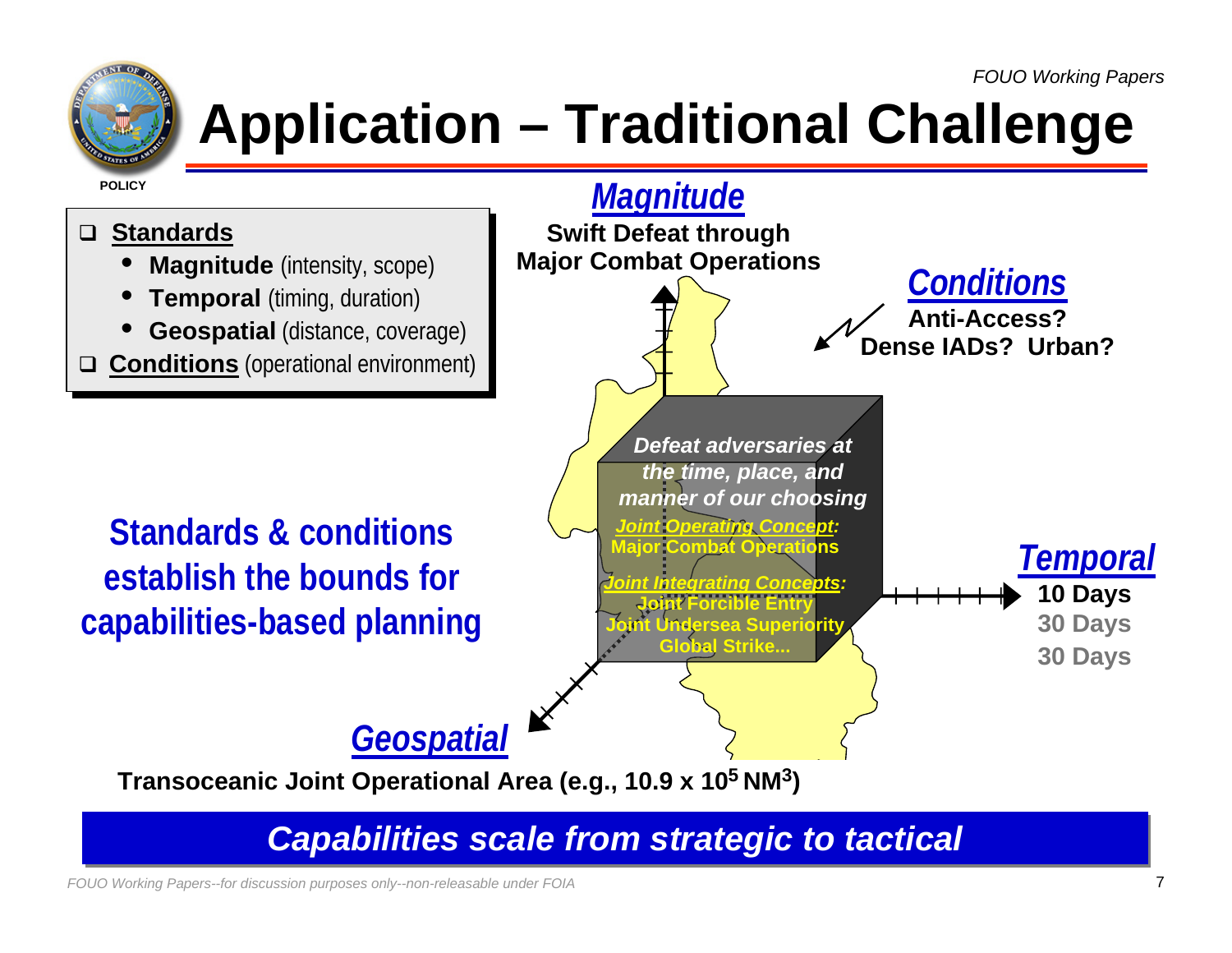![](_page_7_Picture_1.jpeg)

# **Top-Down Process**

![](_page_7_Figure_3.jpeg)

.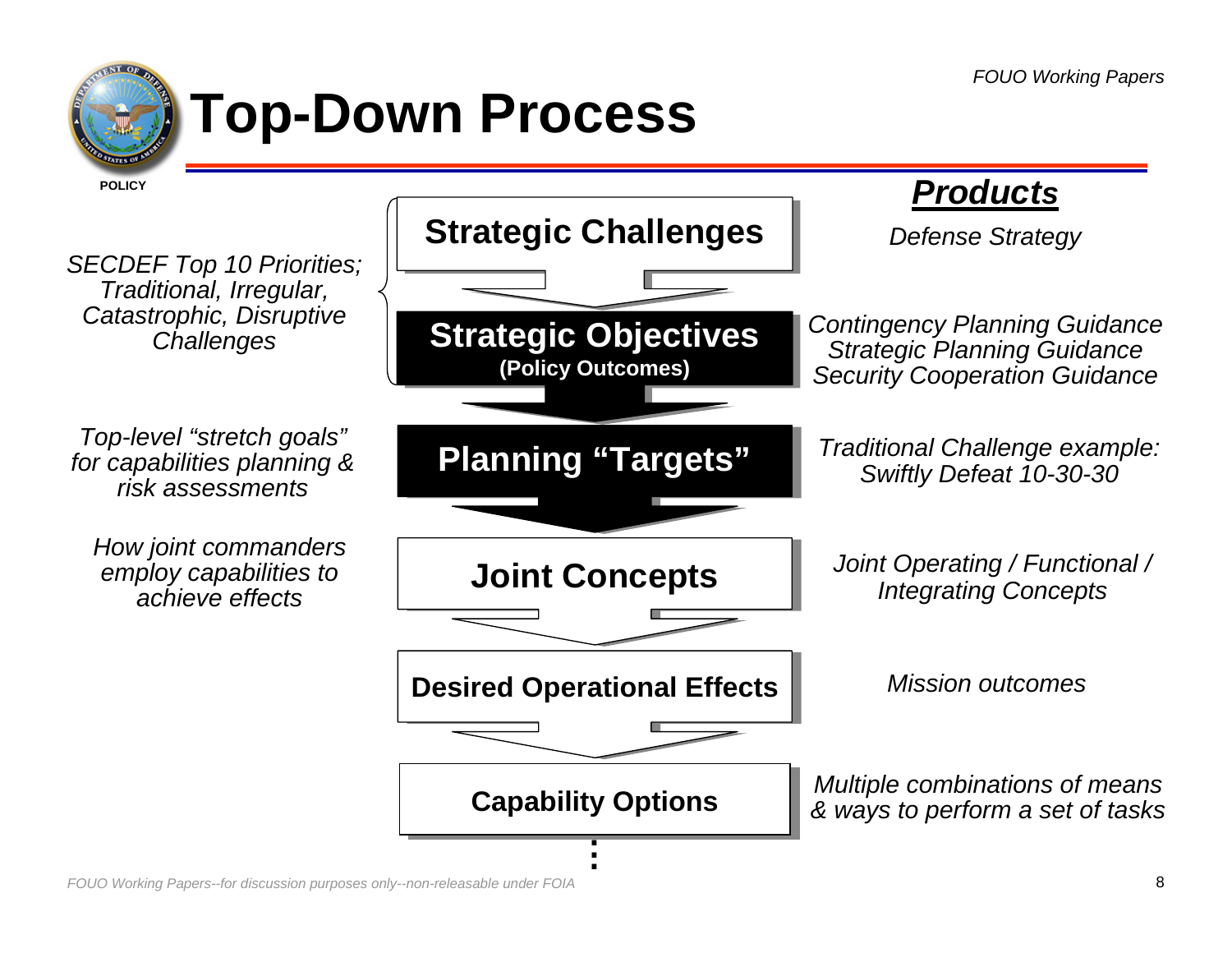![](_page_8_Picture_1.jpeg)

## **Looking Across Challenges**

**POLICY**

|                                                                      | <b>Traditional</b>                                                                                                                         | <b>Irregular</b>                                                                                                                                                                                                        | <b>Catastrophic</b>                                                                                                                                                                                     | <b>Disruptive</b>                                                                                                          |
|----------------------------------------------------------------------|--------------------------------------------------------------------------------------------------------------------------------------------|-------------------------------------------------------------------------------------------------------------------------------------------------------------------------------------------------------------------------|---------------------------------------------------------------------------------------------------------------------------------------------------------------------------------------------------------|----------------------------------------------------------------------------------------------------------------------------|
| <b>Strategic</b><br><b>Objectives</b><br>(Policy<br><b>Outcomes)</b> | Defeat adversaries at the<br>time, place, and manner of<br>our choosing                                                                    | Assure security conditions for<br>others (indigenous,<br>international, or other USG<br>elements) to stabilize<br>environment in theater of ops<br>(rule of law, nation-state<br>accountability, economic<br>viability) | Deter & Defeat attacks<br>on the Homeland from<br>the commons<br><b>Assure support to lead-</b><br>federal agency in<br>broader Homeland<br>security operations                                         | Dissuade potential<br>enemies from seeking<br>asymmetric military<br>advantage                                             |
| <b>Planning</b><br><b>Targets</b><br>(Stretch<br>Goals)              | Seize Initiative -- 10<br>Meet 1 <sup>st</sup> SD Objectives -- 30<br>Engage $2nd$ SD -- 30<br><b>IAW Contingency Planning</b><br>Guidance | Sustain distributed<br>expeditionary ops -<br>300K / 2 years, 200K / 5 years<br>Constitute, train, & equip local<br>force -100K in 180 days                                                                             | Deny attacks from<br>commons<br>Respond to 3<br>coordinated domestic<br>CM events involving<br>100K each<br>Prevent proliferation of<br><b>WMD</b> through the<br>commons within 12<br>hours of tasking | Stay 1 generation<br>ahead of potential<br>competitors<br>Provide decade of<br>forewarning of new<br>disruptive technology |
| <b>Joint</b><br><b>Concepts</b><br>JOCS<br>- JICs                    | • Major Combat Operations<br>- Forcible Entry<br>- Global Strike<br>- Undersea Superiority<br>- Integrated Air & Missile<br><b>Defense</b> | <b>Stability Operations</b><br>Combating Terrorism?<br>Irregular Operations?                                                                                                                                            | <u> Strategic</u><br><b>Deterrence</b><br>- Homeland Security                                                                                                                                           | <i>Dissuasion?</i><br>■ Cost-Imposing<br>Approaches?                                                                       |

*Potential JOCs*

*FOUO Working Papers--for discussion purposes only--non-releasable under FOIA*

9